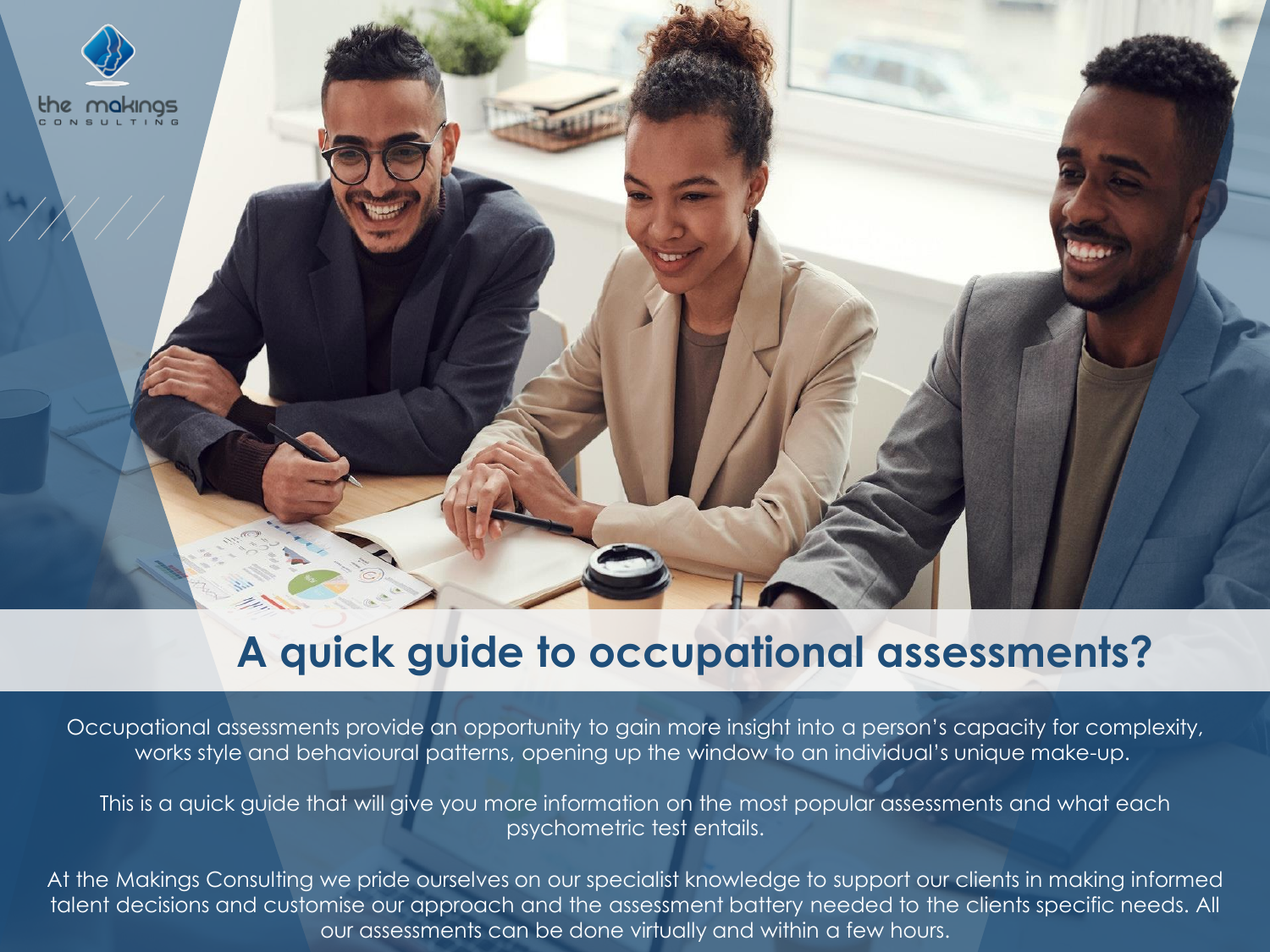| <b>TEST</b>         | <b>Cognitive Process</b><br><b>Profile</b>                                                                                                                                                                          | <b>COPAS</b>                                                                                                                                                                                                                           | <b>Saville Wave Work</b><br><b>Style</b>                                                                                                                                                                             | <b>EQi 2.0</b>                                                                                                                                                                                                                                                                | Hogan<br><b>Development</b><br><b>Survey (HDS)</b>                                                                                                                                                         |
|---------------------|---------------------------------------------------------------------------------------------------------------------------------------------------------------------------------------------------------------------|----------------------------------------------------------------------------------------------------------------------------------------------------------------------------------------------------------------------------------------|----------------------------------------------------------------------------------------------------------------------------------------------------------------------------------------------------------------------|-------------------------------------------------------------------------------------------------------------------------------------------------------------------------------------------------------------------------------------------------------------------------------|------------------------------------------------------------------------------------------------------------------------------------------------------------------------------------------------------------|
| <b>TIME</b>         | $1 - 3$ hours                                                                                                                                                                                                       | 40 minutes                                                                                                                                                                                                                             | $30 - 40$ minutes                                                                                                                                                                                                    | 20-30 minutes                                                                                                                                                                                                                                                                 | 15 - 20 minutes                                                                                                                                                                                            |
| <b>FOCUS</b>        | A computerized<br>assessment technique<br>which externalises and<br>tracks thinking processes to<br>indicate a person's<br>cognitive preferences and<br>capabilities.                                               | A cognitive assessment<br>designed to assess a<br>person's cognitive<br>function and measures<br>their current and<br>potential mental ability.                                                                                        | An exploration of an<br>individual's motives,<br>preferences, needs and<br>talents within the work<br>context.                                                                                                       | Measures a set of<br>emotional and social<br>skills that influence the<br>way people perceive<br>and express themselves,<br>develop and maintain<br>social relationships, cope<br>with challenges, and use<br>emotional information in<br>an effective and<br>meaningful way. | Measures the dark side<br>of personality - qualities<br>that emerge in times of<br>increased strain and can<br>disrupt relationships,<br>damage reputations,<br>and derail peoples'<br>chances of success. |
| <b>COMPETENCIES</b> | Problem Solving Ability<br>Thinking/ Cognitive<br>Processes<br>Learning Potential<br>Complexity Level                                                                                                               | <b>Mental Alertness</b><br>Problem Solving<br><b>Numerical Ability</b><br>Creative Thinking<br>Attention to Detail<br><b>Spatial Relations</b>                                                                                         | Problem Solving &<br><b>Intellectual Preferences</b><br>Team Dynamic &<br>Interpersonal Orientation<br>Key personality traits<br><b>Task Orientation</b><br>and Results<br>Delivery<br>Resilience and Drive          | Self-Expression<br>Interpersonal<br>Relationships<br><b>Decision Making</b><br><b>Stress Management</b>                                                                                                                                                                       | Recognize and mitigate<br>performance risks before<br>they become a problem.                                                                                                                               |
| APPLICATION         | Used for selection.<br>placement, succession<br>and development<br>purposes; highlighting<br>current and potential<br>performance in the<br>workplace by identifying<br>key thinking processes of<br>an individual. | It consists of symbolic<br>test-items and measures<br>Current Mental Ability,<br>Potential to Develop and<br><b>Eventual Cognitive</b><br>Capacity if optimal<br>opportunity and<br>stimulation for cognitive<br>growth are available. | Used in selection and<br>development to<br>understand employee<br>needs, motives, talents<br>and place individuals in<br>positions best suited to<br>their style, while<br>highlighting areas for<br>further growth. | Used in corporate,<br>human resource settings<br>to assess a client's<br>general degree of<br>emotional intelligence.<br>potential for emotional<br>health, and present<br>psychological well-<br>being.                                                                      | Used in corporate,<br>human resource settings<br>to assess a client's<br>personality risks<br>(derailers).                                                                                                 |
| NORM<br>GROUP       | Standard                                                                                                                                                                                                            | Standard                                                                                                                                                                                                                               | Global or South African                                                                                                                                                                                              | Global or South African                                                                                                                                                                                                                                                       | Global or South African                                                                                                                                                                                    |

**What does each assessment entail?**

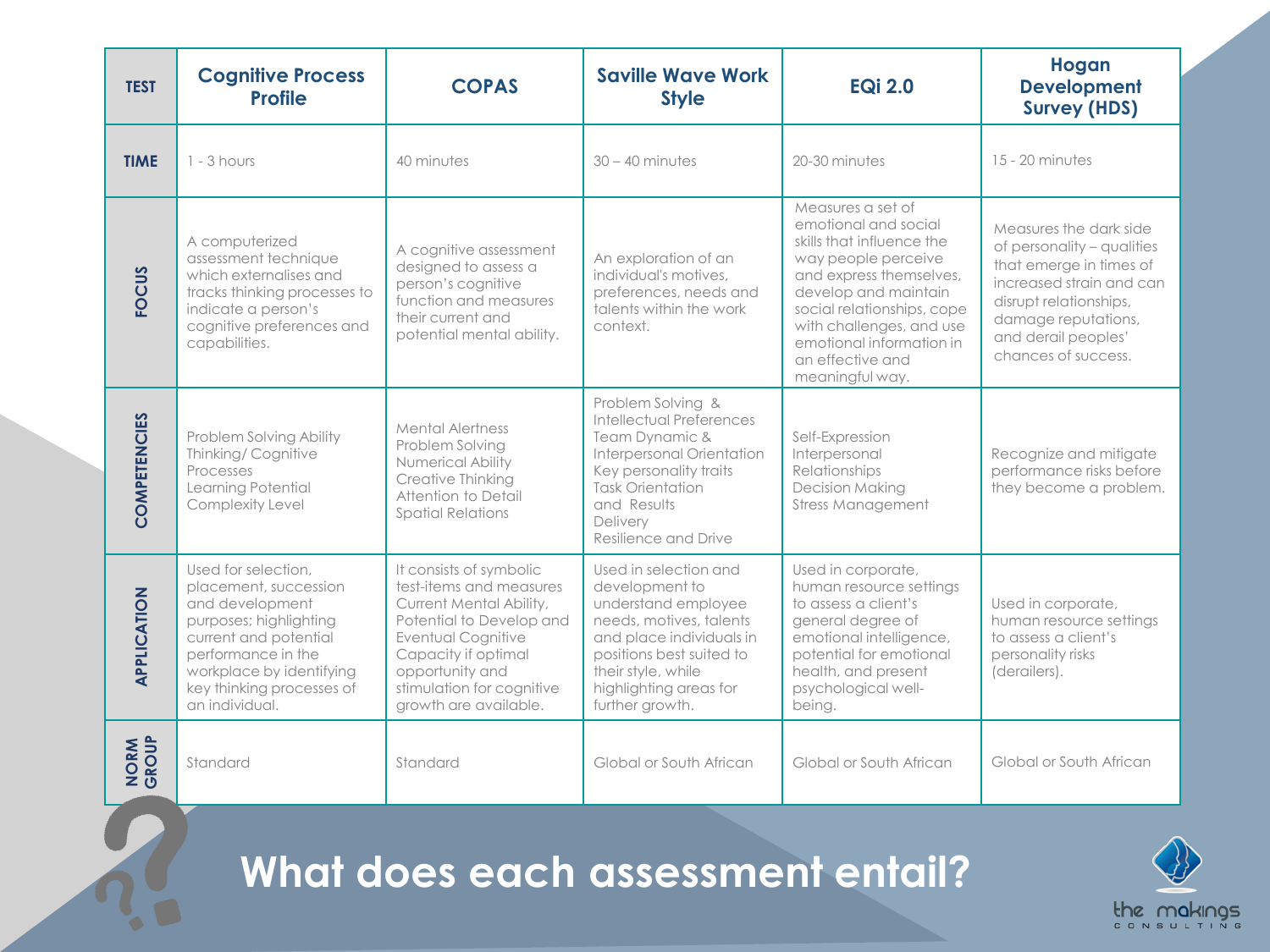# **Which standard offering matches your need?**

Please see below a quick guide with some of our most popular assessment battery options to guide you in selecting what best aligns to your needs.

|                                           | <b>Option A</b><br>(WAVE &<br>COPAS) | <b>Option B</b><br>(WAVE, EQ &<br>COPAS) | <b>Option C</b><br>(WAVE, $EQ,$<br><b>COPAS AND</b><br>HOGAN) | <b>Option D</b><br>(WAVE &<br>CPP) | <b>Option E</b><br>(WAVE, EQ $\&$<br>CPP) | <b>Option F</b><br>(WAVE, EQ,<br>CPP&<br>HOGAN) |
|-------------------------------------------|--------------------------------------|------------------------------------------|---------------------------------------------------------------|------------------------------------|-------------------------------------------|-------------------------------------------------|
| Junior/<br><b>Administrative</b><br>roles |                                      |                                          |                                                               |                                    |                                           |                                                 |
| <b>Specialist Roles</b>                   |                                      |                                          |                                                               |                                    |                                           |                                                 |
| <b>Executive</b><br><b>Roles</b>          |                                      |                                          |                                                               |                                    |                                           |                                                 |

**Remember:** All our solutions are **fully customisable** - we adjust to your unique needs. For further support contact [launch@themakings.co.za](mailto:launch@themakings.co.za) or dial (012) 346 7931

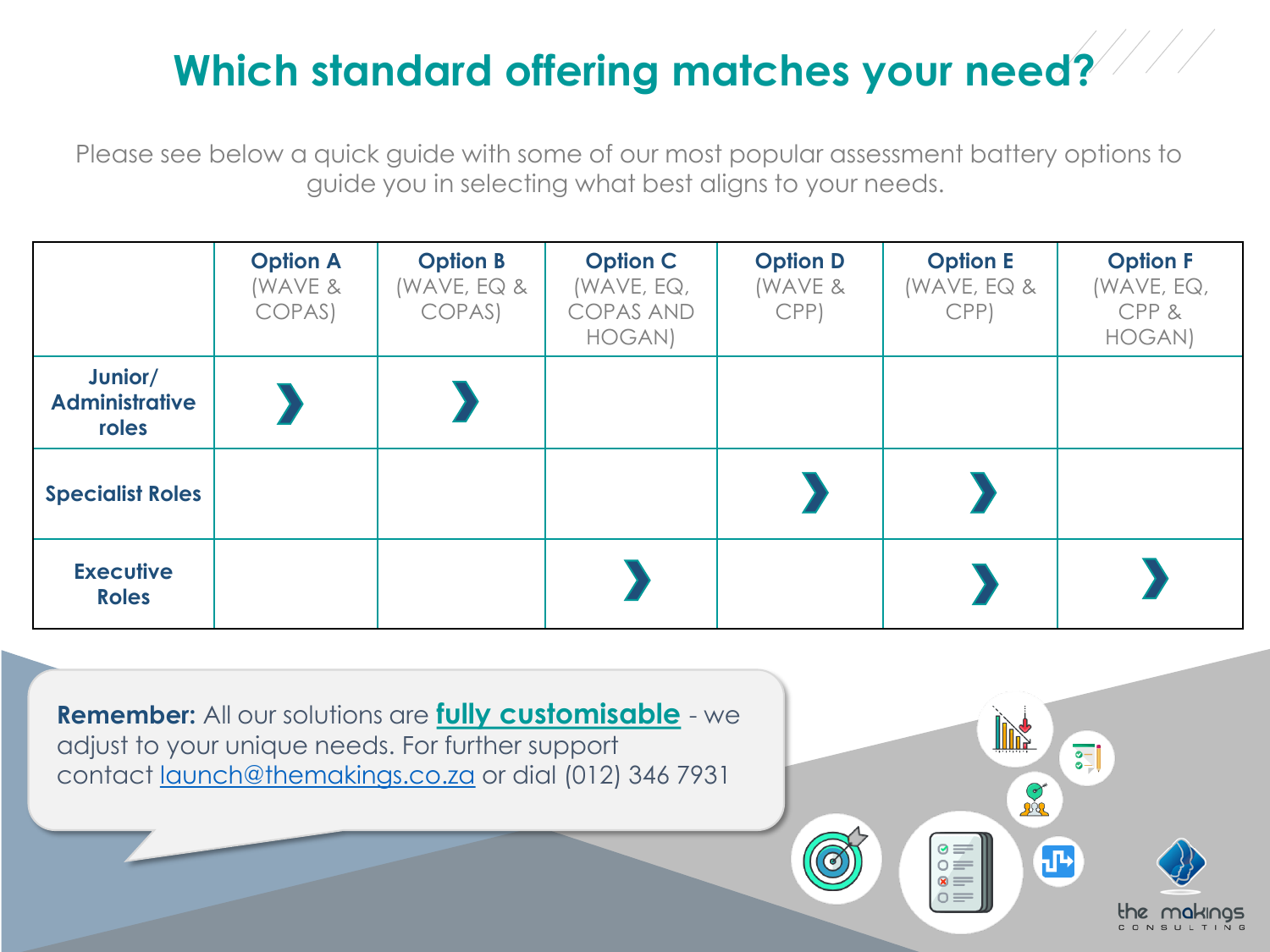# **What is the process?**

# *Contact*

Client to complete the online booking form for each candidate they wish to assess: [https://themakings.co.za/onlin](https://themakings.co.za/online-booking/) e-booking/



TMC to launch assessments in accordance with contracted test battery per job grade. CPP assessment dates and availability will be confirmed with the candidate. *1 2*

TMC to send electronic web links via email to the candidate and contact the candidate to explain the assessment process. *3*

### *Delivery*

Final integrated assessment report is submitted to the client with possible feedback dates to explore results with management when needed.

### *Process*

TMC require 2-3 working days to process and compile assessment results.

# *Assess*

The candidate has 2 working days to complete the assessments. Updates are continuously provided to the client on the assessment progress. *6 5 4*



Unsure, reach out to [launch@themakings.co.za](mailto:launch@themakings.co.za) or dial 012 346 7931 for support.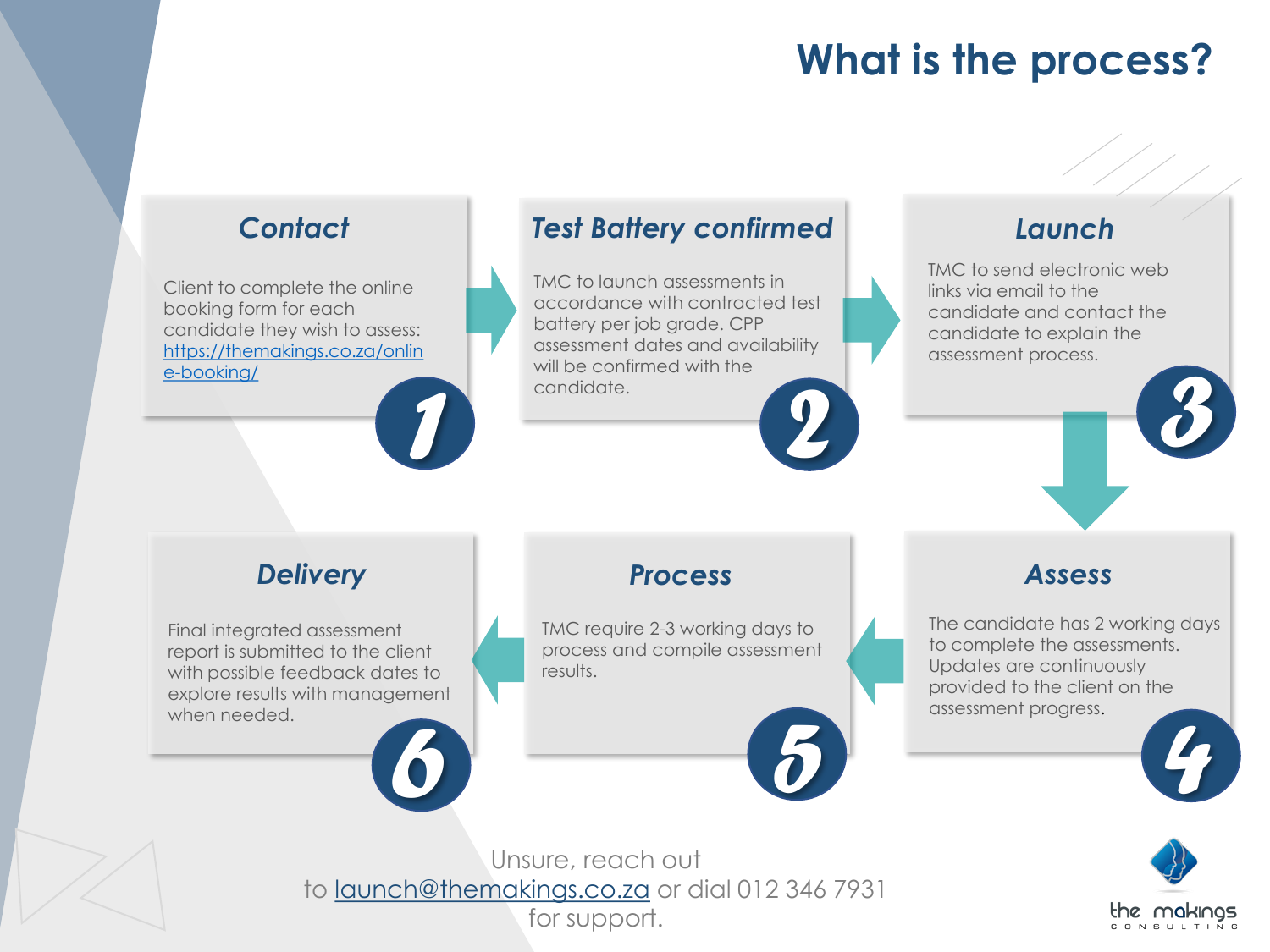# **Most Frequently Asked Questions:**

#### **Can all the assessments be done remotely?**

Yes, all our assessment are conducted online, and the candidate can complete it from the comfort of their homes.

#### **In what formats are feedback sessions conducted?**

Feedback sessions can be conducted on site, alternatively we conducted virtual feedback through effectively leveraging secure online communication platforms. This is set-up after the assessments are completed and the report is finalised.

### **The CPP is a supervised assessment, how would a candidate complete it remotely?**

Our TMC team have extensive experience administering the CPP through the use of virtual platforms and provide supervision no matter where in the world a candidate is located.

### **What web-browser is best to use when completing assessments?**

Chrome is recommended as it allows for the most effective running and completion of all the assessment questionnaires/games.